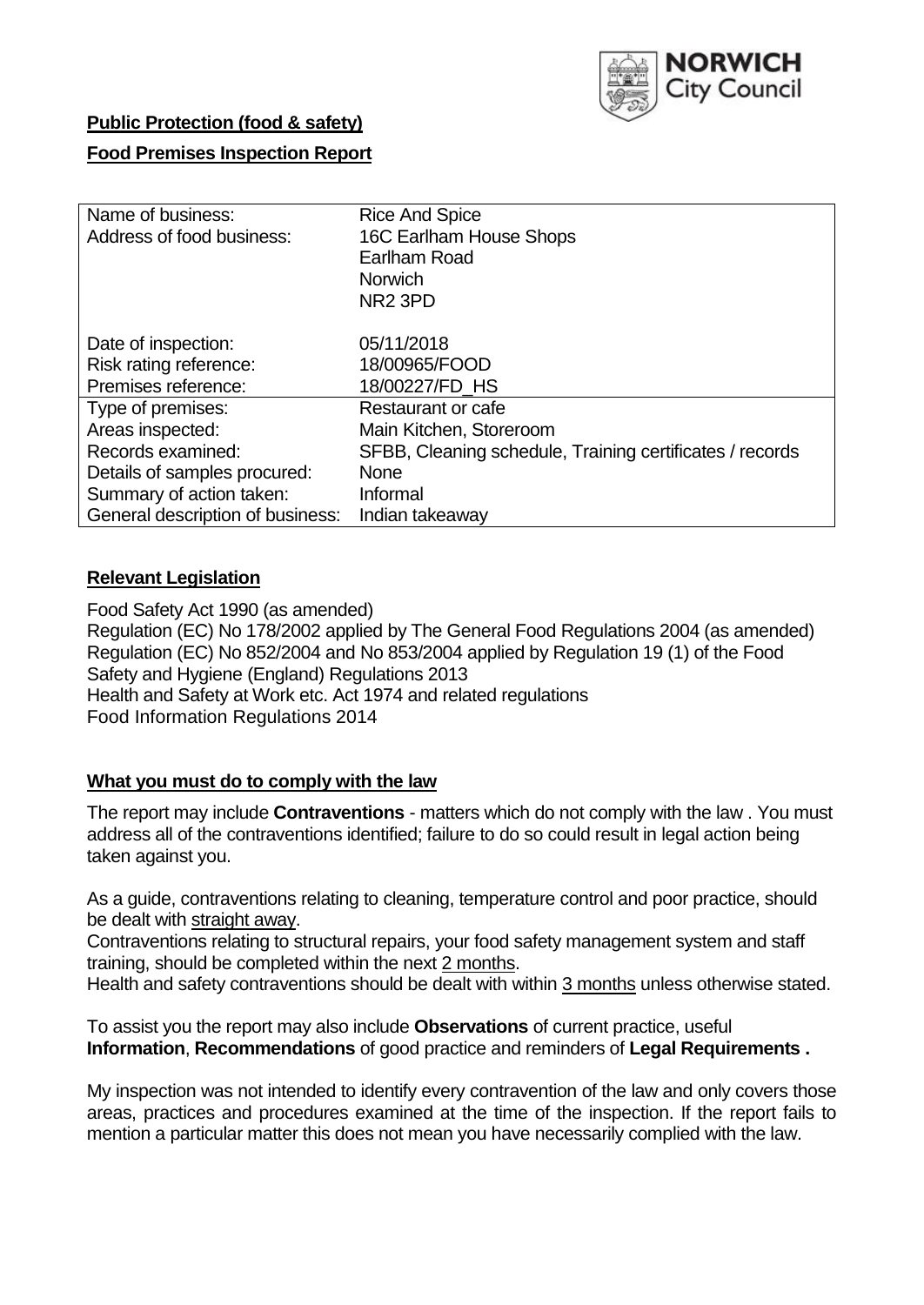# **FOOD SAFETY**

#### **How we calculate your Food Hygiene Rating:**

The food safety section has been divided into the three areas which you are scored against for the hygiene rating: 1. food hygiene and safety procedures, 2. structural requirements and 3. confidence in management/control procedures. Each section begins with a summary of what was observed and the score you have been given. Details of how these scores combine to produce your overall food hygiene rating are shown in the table.

| <b>Compliance Area</b>                     |          |                  |           | <b>You Score</b> |               |    |           |    |          |  |  |
|--------------------------------------------|----------|------------------|-----------|------------------|---------------|----|-----------|----|----------|--|--|
| Food Hygiene and Safety                    |          |                  |           | 0                | 5             | 10 | 15        | 20 | 25       |  |  |
| <b>Structure and Cleaning</b>              |          |                  |           | $\Omega$         | 5             | 10 | 15        | 20 | 25       |  |  |
| Confidence in management & control systems |          |                  |           | $\Omega$         | 5             | 10 | 15        | 20 | 30       |  |  |
|                                            |          |                  |           |                  |               |    |           |    |          |  |  |
| <b>Your Total score</b>                    | $0 - 15$ | 20               | $25 - 30$ |                  | $35 - 40$     |    | $45 - 50$ |    | > 50     |  |  |
| <b>Your Worst score</b>                    | 5        | 10 <sup>10</sup> | 10        |                  | 15            |    | 20        |    |          |  |  |
|                                            |          |                  |           |                  |               |    |           |    |          |  |  |
| <b>Your Rating is</b>                      | 5        | 4                |           | 3                | $\mathcal{P}$ |    |           |    | $\Omega$ |  |  |

Your Food Hygiene Rating is 5 - a very good standard



# **1. Food Hygiene and Safety**

Food hygiene standards are high. You demonstrated a very good standard of compliance with legal requirements. You have safe food handling practices and procedures and all the necessary control measures to prevent cross-contamination are in place. Some minor contraventions require your attention. **(Score 5)**

#### Contamination risks

**Information** The FSA (visit www.food.gov.uk for more information) has issued guidance on controlling E.coli 0157 through:

- the complete separation of raw and ready-to-eat food
- the correct use of wash-hand basins and thorough handwashing
- having dedicated equipment (including complex equipment) for raw and ready-to-eat foods
- through 2-stage cleaning and the correct use of sanitisers
- and by controlling the risks posed by soiled vegetables.

Hand-washing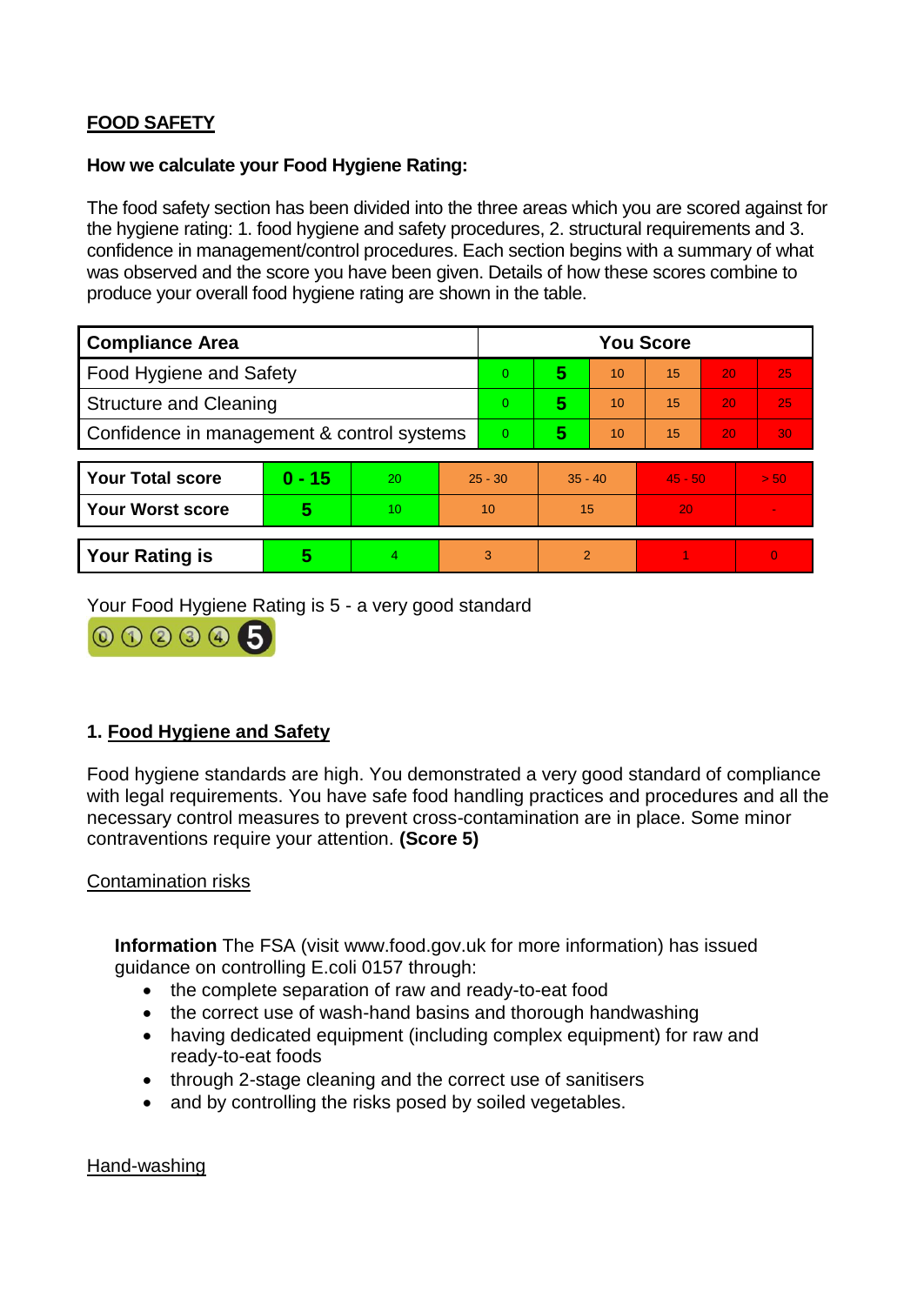**Observation** Hand washing was managed well and wash-hand basins were well stocked with hand cleaning materials.

#### Temperature Control

**Observation I** was pleased to see you were able to limit bacterial growth and/or survival by applying appropriate temperature controls at points critical to food safety and that you were diligently monitoring temperatures.

#### Poor Practices

**Recommendation** There were no labels on jars of sauces of when opened in the fridge.

# **2. Structure and Cleaning**

The structure facilities and standard of cleaning and maintenance are all of a good standard and only minor repairs and/or improvements are required. Pest control and waste disposal provisions are adequate. The minor contraventions require your attention. **(Score 5)**

# Cleaning of Equipment and Food Contact Surfaces

**Contravention** The following surfaces and equipment in contact with food were dirty and/or could not be cleaned and require cleaning or discarding:

• handle to the rice container

#### Cleaning Chemicals / Materials / Equipment and Methods

**Observation** I was pleased to see that the premises was kept clean and that your cleaning materials, methods and equipment were able to minimise the spread of harmful bacteria between surfaces.

#### **Maintenance**

**Contravention** The following items had not been suitably maintained and must be repaired or replaced:

- split seal to Genfrost fridge
- door frame to the rear door and the storeroom needs re painting

# **3. Confidence in Management**

A food safety management system is in place and you demonstrate a very good standard of compliance with the law. Food hazards are understood properly controlled managed and reviewed. Your records are appropriate and generally maintained. Your staff are suitably supervised and trained. You have a good track record. There are some minor contraventions which require your attention. **(Score 5)**

# **Training**